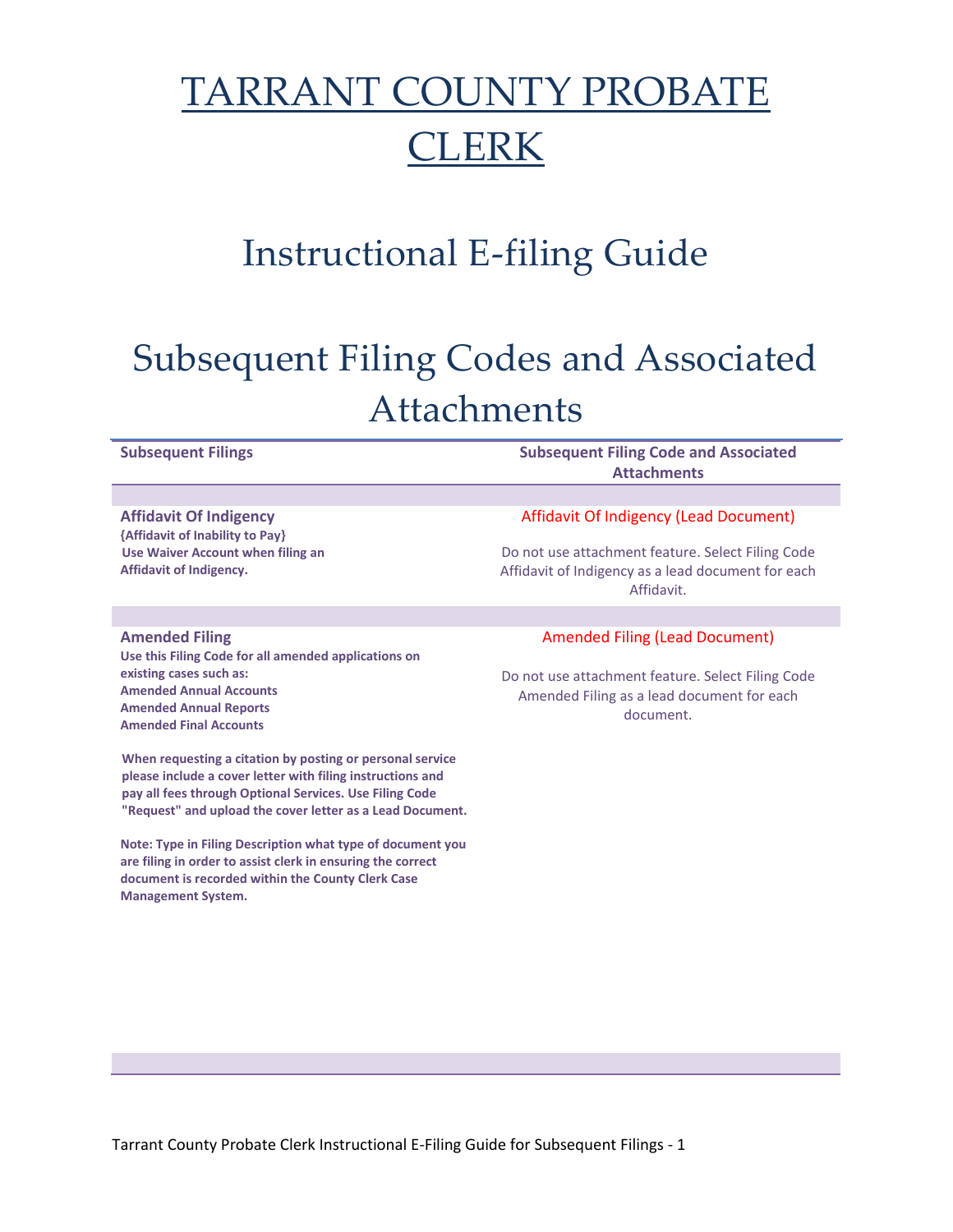| <b>Annual Account</b><br>Filing fee will be added automatically when this Filing Code<br>is selected.<br>{If filing an Amended Annual Account please select Filing<br>Code "Amended Filing" Note: Type Amended Annual<br>Account in Filing Description so that clerk will see that your<br>filing is an Amended Annual Account.                                                                  | <b>Annual Account (Lead Document)</b><br>Do not use attachment feature. Please file Proposed<br>Order as a separate Lead document.                                                                                                                                                                                                                                                                                           |
|--------------------------------------------------------------------------------------------------------------------------------------------------------------------------------------------------------------------------------------------------------------------------------------------------------------------------------------------------------------------------------------------------|------------------------------------------------------------------------------------------------------------------------------------------------------------------------------------------------------------------------------------------------------------------------------------------------------------------------------------------------------------------------------------------------------------------------------|
|                                                                                                                                                                                                                                                                                                                                                                                                  |                                                                                                                                                                                                                                                                                                                                                                                                                              |
| <b>Annual Report</b><br>Filing fee will be added automatically when this Filing Code<br>is selected<br>{If filing an amended Annual Report please select Filing Code<br>"Amended Filing" Note: Type Amended Annual Report in<br>Filing Description so that clerk will see that your filing is an<br><b>Amended Annual Account.</b>                                                               | <b>Annual Report (Lead Document)</b><br>Do not use attachment feature. Select Filing Code<br>Annual Report as a lead document for each Report.                                                                                                                                                                                                                                                                               |
|                                                                                                                                                                                                                                                                                                                                                                                                  |                                                                                                                                                                                                                                                                                                                                                                                                                              |
| <b>Answer/Response</b><br><b>ALSO USE FOR</b><br>{amended answer/response}<br>Note: Type Amended in Filing Description so that clerk will<br>see that your filing is an Amended Answer/Response                                                                                                                                                                                                  | Answer/Response (Lead Document)<br>Do not use attachment feature. Select Filing Code<br>Answer/Response as a lead document for each<br>Answer/Response filed.                                                                                                                                                                                                                                                                |
|                                                                                                                                                                                                                                                                                                                                                                                                  |                                                                                                                                                                                                                                                                                                                                                                                                                              |
| <b>Application in an Existing Estate</b><br><b>ALSO USE FOR</b><br>All applications for payment of fees<br>All other applications in existing cases not specified on this<br>guide<br>Note: Type in Filing Description what type of document you<br>are filing in order to assist clerk in ensuring the correct<br>document is recorded within the County Clerk Case<br><b>Management System</b> | Application in an Existing Estate (Lead Document)<br>If there is an associated Proposed Order, please always<br>select the filing code Proposed Order as a Lead Document<br>Do not use attachment feature. Select Filing Code<br>Application in Existing Estate as a lead document for<br>each application. If pleading refers to exhibits or other<br>document(s) please upload as one complete image as<br>a Lead Document |
|                                                                                                                                                                                                                                                                                                                                                                                                  |                                                                                                                                                                                                                                                                                                                                                                                                                              |
| <b>Application on Sale of Personal Property</b><br>Filing fee will be added automatically when this Filing Code<br>is selected.<br><b>Filing Fee includes Poster Citation</b><br>{If filing an amended application please use Filing Code<br>"Amended Filing'}                                                                                                                                   | <b>Application on Sale of Personal Property</b><br>(Lead Document)<br>Do not use attachment feature.<br>If pleading refers to exhibits or other document(s)<br>please upload as one complete image as a<br><b>Lead Document</b><br>Please file Proposed Order as a separate Lead<br>document.                                                                                                                                |
| <b>Application on Sale of Real Property</b>                                                                                                                                                                                                                                                                                                                                                      | <b>Application on Sale of Real Property</b>                                                                                                                                                                                                                                                                                                                                                                                  |

**Filing fee will be added automatically when this Filing Code is selected. Filing Fee includes Poster Citation {If filing an amended application please use Filing Code "Amended Filing'}**

(Lead Document)

Tarrant County Probate Clerk Instructional E-Filing Guide for Subsequent Filings - 2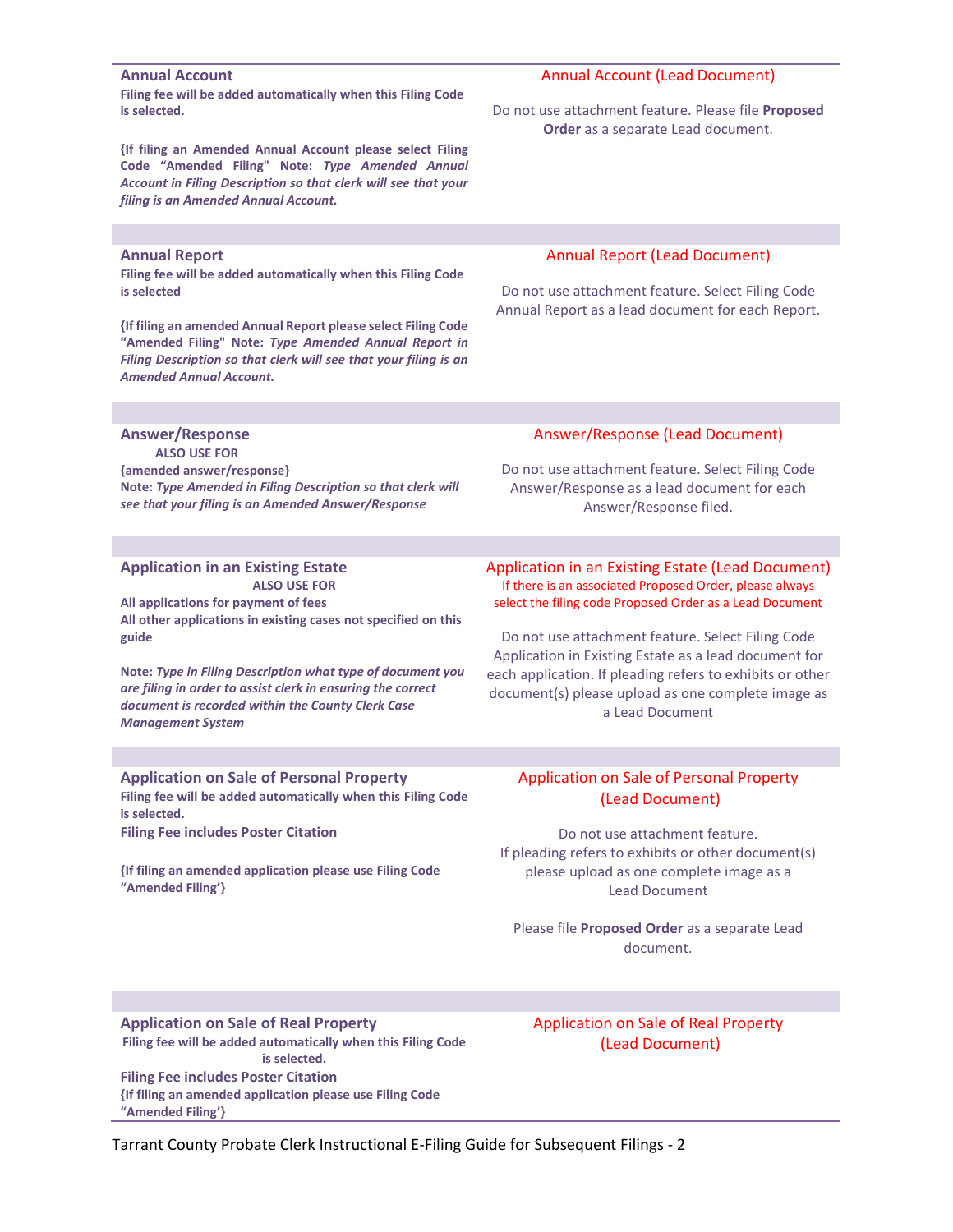If pleading refers to exhibits or other document(s) please upload as one complete Lead Document Please file **Proposed Order** as a separate Lead Document.

#### **Claim**

**Filing fee will be added automatically when this Filing Code is selected.**

**ALSO USE FOR**

**Memorandum of Allowance, or Rejection {Also for amended Claims} Note:** *Type amended in Filing Description so that clerk will see that your filing is an Amended Claim*

## **Counter Claim/Contest/Cross**

**Action/Interpleader/Intervention/Third Party/Contest Filing fee will be added automatically when this filing code is selected**

#### Claim (Lead Document)

Do not use attachment feature. Please file **Proposed Order** as a separate Lead document.

Counter Claim/Contest/Cross Action/Interpleader/Intervention/Third Party/Contest (Lead Document)

Do not use attachment feature.

Final Account (Lead Document) Use attachment feature for Verification of Funds

Please file **Proposed Order** as a separate Lead document.

#### **Final Account**

**Final Report**

**"Amended Filing"**

**is selected.**

**Filing fee will be added automatically when this Filing Code is selected.**

**{If filing an Amended Final Account please use Filing Code "Amended Filing"**

**Note:** *Type Amended Final Account in the Filing Description so that clerk will see that your filing is an Amended Final Account*

**Filing fee will be added automatically when this Filing Code** 

**{If filing an Amended Final Report please use Filing Code** 

**Note:** *Type Amended Final Report in Filing Description so that clerk will see that your filing is an Amended Final* 

**USE FINAL REPORT FILING CODE ONLY FOR Filing a Guardian of the Person Final Report**

## Final Report (Lead Document)

Do not use attachment feature. Select filing code Final Report as a lead document for each Final Report.

Please file **Proposed Order** as a separate Lead document.

#### **Inventory**

*Report*

**DO NOT USE THIS FILING CODE IF**

**Filing an inventory after the 90th day after the date the personal rep has qualified.**

**If filing an Amended Inventory select filing code "Amended Filing".** 

**Note:** *Type in Filing Description what type of document you are filing in order to assist clerk in ensuring the correct document is recorded within the County Clerk Case Management System*

## Inventory (Lead Document)

Do not use attachment feature. Please file **Proposed Order** as a separate Lead document.

Tarrant County Probate Clerk Instructional E-Filing Guide for Subsequent Filings - 3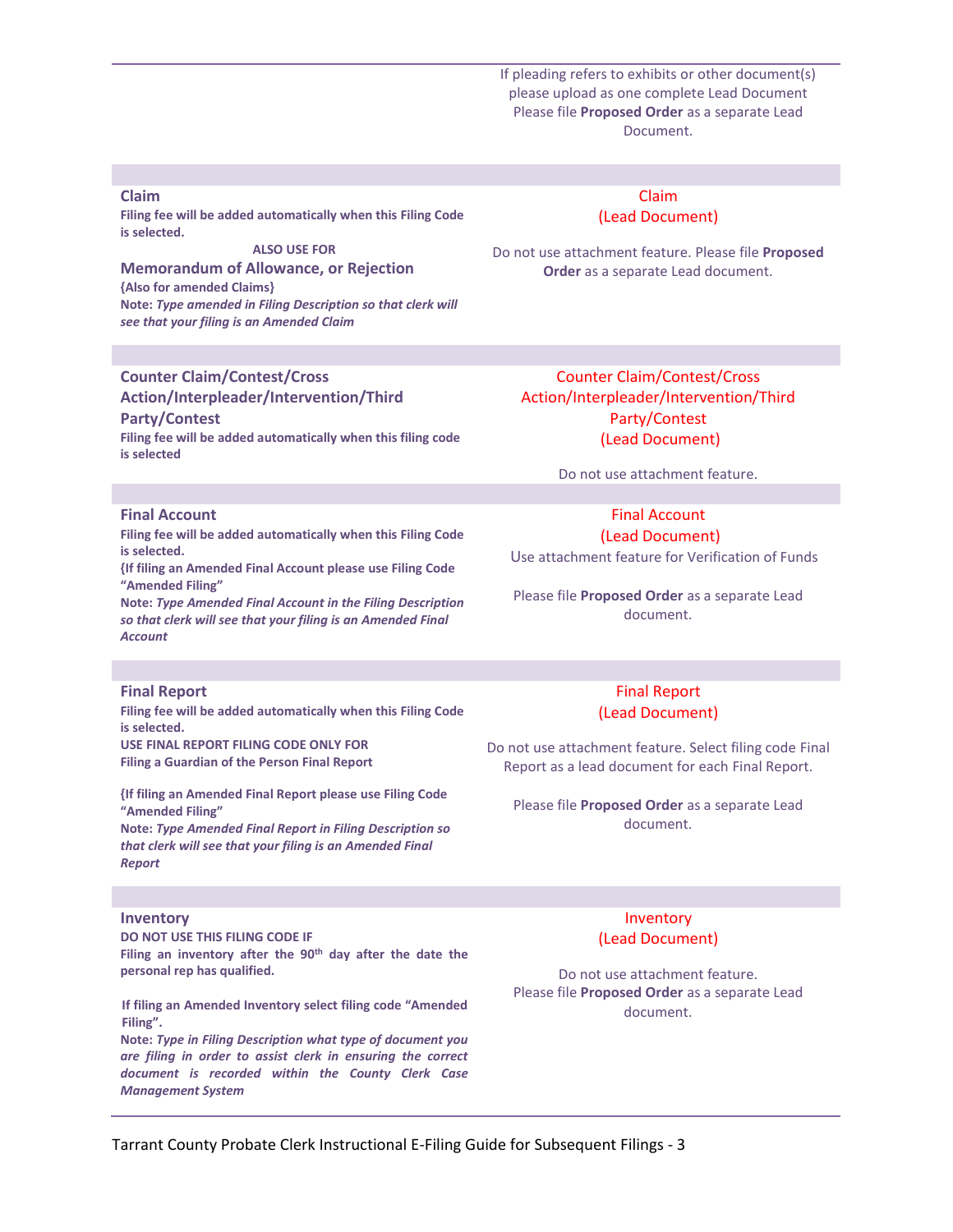**Inventory – (filed after the 90th day after the date the personal rep has qualified) Filing fee will be added automatically when this filing code is selected**

**If filing an Amended Inventory, use Filing Code "Amended Filing.**

## Inventory – (filed after the  $90<sup>th</sup>$  day after the date the personal rep has qualified) (Lead Document)

Do not use attachment feature. Please file **Proposed Order** as a separate Lead document.

**Motion (No Fee)**

**No Fee Documents**

*Type in Filing Description what type of document you are filing in order to assist clerk in ensuring the correct document is recorded within the County Clerk Case Management System*

## Motion (No Fee) (Lead Document)

Do not use attachment feature. Select Filing Code Motion as a lead document for each Motion filed. Please file **Proposed Order** as a separate Lead document.

If requesting service, please add service, issuance fees, and copies through Optional Services. Use Filing Code "Request" and upload your request service letter to clerk as a separate lead document.

> No Fee Documents (Lead Document)

Do not use attachment feature.

**ALSO USE FOR Affidavit in Lieu of Inventory All Waivers and Affidavits Appointment of Resident Agent Attorney's Certificate of Compliance Civil Case Information Sheet Consent to Appointment Correspondence Declination to Serve Disclaimer Discovery Physician's Certificate of Medical Exam - Existing Case Probate Supplemental Case Information Sheet Proposed Oath Proposed Proof Receipt and Release Report of Attorney Ad Litem Report of Sale Rule 11 Agreement**

Tarrant County Probate Clerk Instructional E-Filing Guide for Subsequent Filings - 4